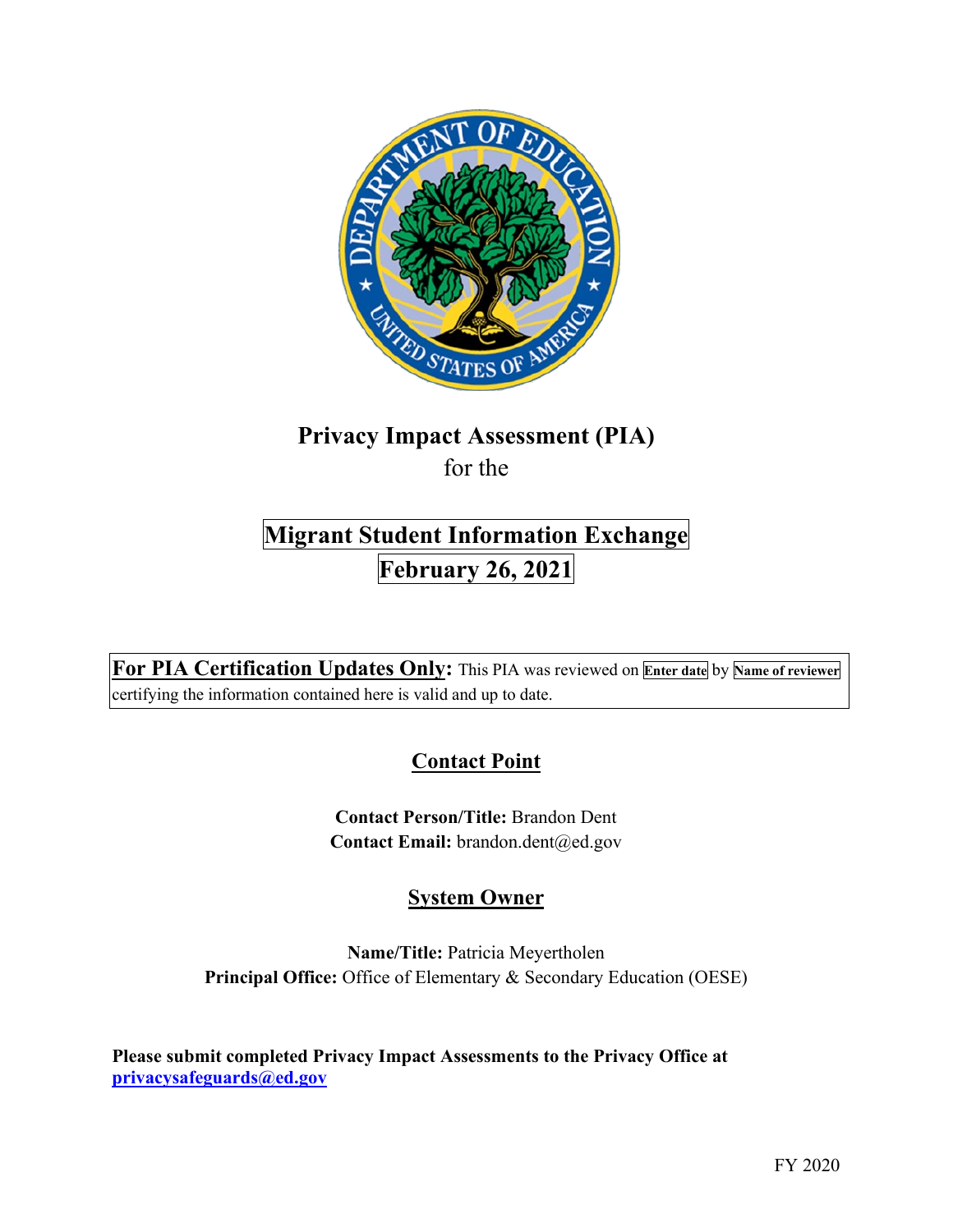*Please complete this Privacy Impact Assessment (PIA) on how personally identifiable information (PII) is collected, stored, protected, shared, and managed electronically by your system. You may wish to consult with your ISSO in completing this document. If a question does not apply to your system, please answer with N/A.* 

### **1. Introduction**

 **1.1.** Describe the system including the name, acronym, and a brief description of the program or purpose for the system.

The Migrant Student Information Exchange (MSIX) supports the Migrant Education Program (MEP), which is administered by the Office of Migrant Education (OME) under the Office of Elementary and Secondary Education (OESE). The MEP supports state educational agencies (SEAs) by providing funding to help SEAs establish or improve educational programs for migratory students. MSIX has been developed to provide an effective method for electronically exchanging migrant student records amongst states; and, to determine an accurate count of the number of migratory children in each state. As such, MSIX provides a means for states to coordinate information sharing for the migratory student community.

Additionally, the Secretary is authorized to use MSIX data for the purpose of providing stakeholders with census data and statistics on the national migratory population and to meet other reporting requirements related to the national migratory child population. Authorized users of MSIX include SEA and local education agency (LEA) officials, OME staff, and MSIX contractor staff.

**1.2.** Describe the purpose for which the personally identifiable information  $(PII)^{1}$  is collected, used, maintained or shared.

 health services for migratory children by providing a mechanism for all states to The information in MSIX is being collected to enhance the continuity of educational and exchange educational and health related information on migratory children who move within states and/or from state to state due to their migratory lifestyle. The use of MSIX improves both the timeliness of school enrollments and the appropriateness of grade and course placements and reduces incidences of unnecessary immunizations of migratory children. Further, MSIX facilitates the accrual of course credits for migratory children in secondary school by providing accurate academic information on the student's course history and academic progress toward the goal of high school graduation or high school equivalency in a timely manner. MSIX and records within MSIX are to be used for the

<sup>&</sup>lt;sup>1</sup> The term "personally identifiable information" refers to information which can be used to distinguish or trace an individual's identity, such as their name, social security number, biometric records, etc. alone, or when combined with other personal or identifying information which is linked or linkable to a specific individual, such as date and place of birth, mother's maiden name, etc. OMB Circular A-130, page 33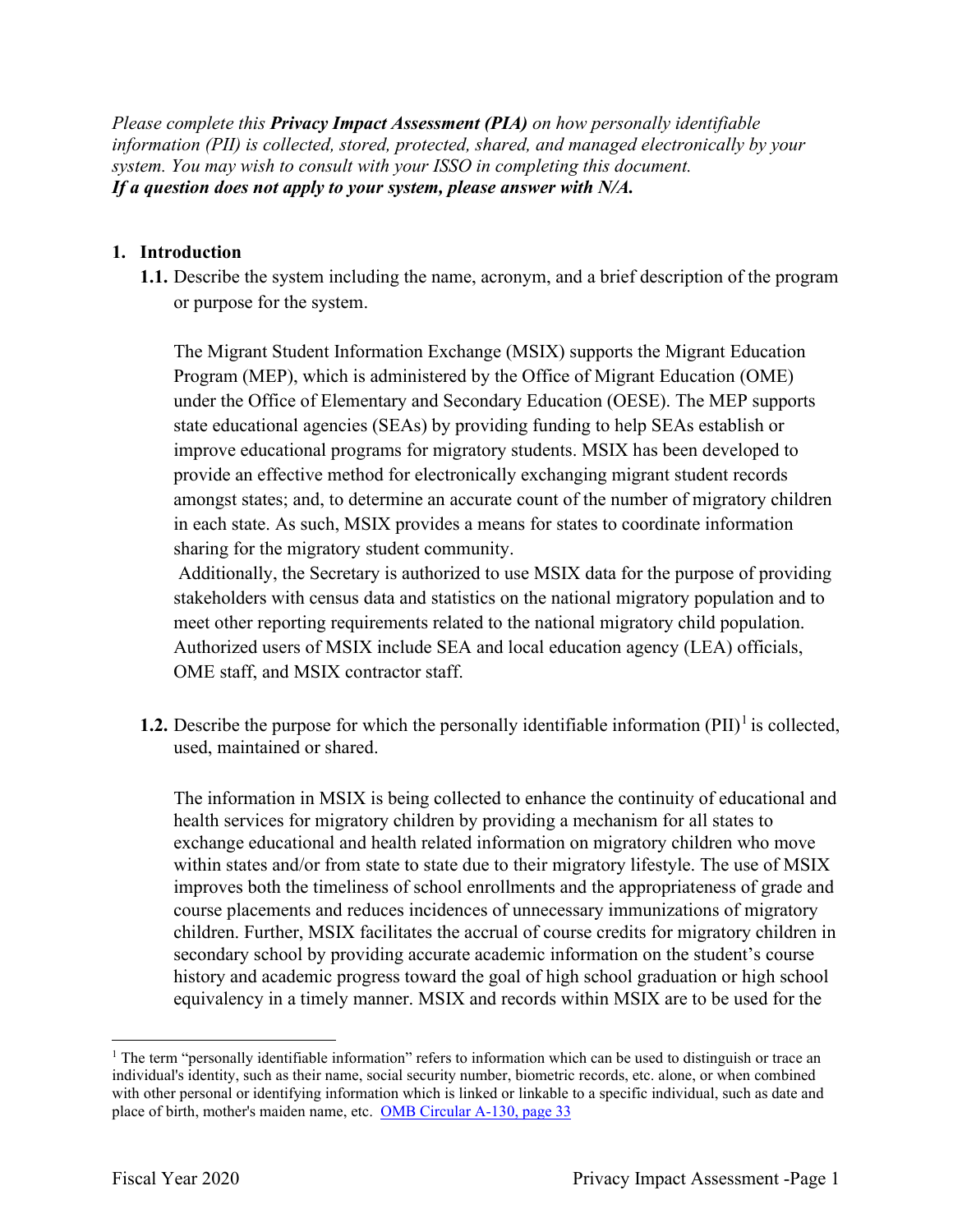purposes of facilitating a migratory child's: (i) participation in the MEP; (ii) enrollment in school; (iii) grade or course placement; and (iv) credit accrual.

**1.3.** Is this a new system, or one that is currently in operation?

### Currently Operating System

**1.4.** Is this PIA new, or is it updating a previous version?

## Updated PIA **This PIA is being updated as part of its regular biennial schedule.**

**1.5.** Is the system operated by the agency or by a contractor?

### Contractor

- **1.5.1.** If the system is operated by a contractor, does the contract or other acquisitionrelated documents include privacy requirements?
	- $\Box$  N/A

Yes

### **2. Legal Authorities and Other Requirements**  *If you are unsure of your legal authority, please contact your program attorney.*

**2.1.** What specific legal authorities and/or agreements permit and regulate the collection and use of data by the system? Please include name and citation of the authority.

 34 CFR §200.85 outlines the responsibilities of SEAs for the electronic exchange Management and Budget (OMB) Control Number 1810-0683 permits the collection of Section 1308(b) of the ESEA authorizes the U.S. Department of Education (ED) to operate and maintain a migrant student information exchange database system. Further, through MSIX of specified educational and health information of migratory children and regulates the collection and use of MSIX data. Information Collection Notice Office of minimum data elements (MDEs) for the stated purposes. Information Collection Notice OMB Control Number 1810-0686 for the MSIX User Application Form permits the collection of authorized user information.

### **SORN**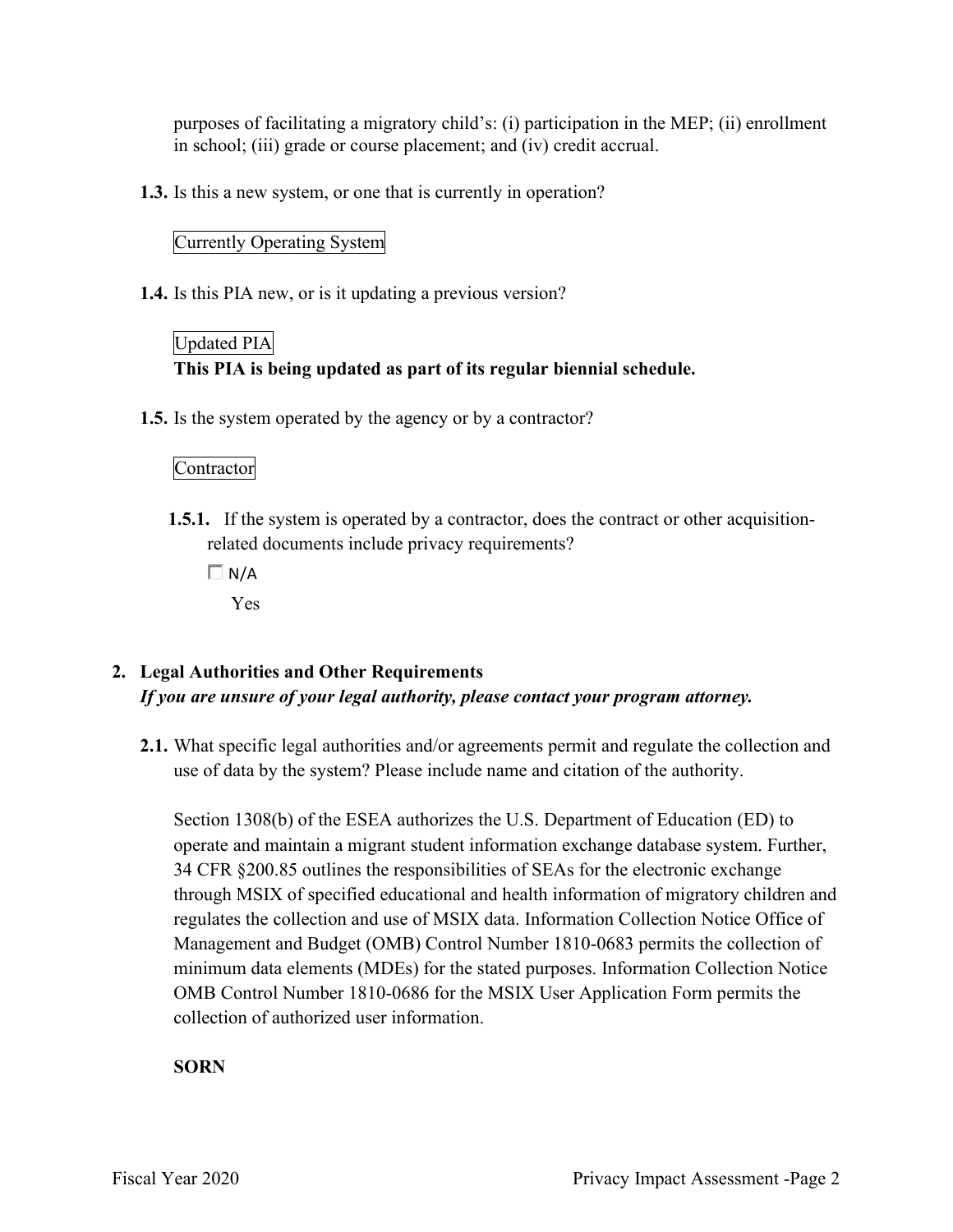such as a Social Security Number or other identification?<br>Ves **2.2.** Is the information in this system retrieved by an individual's name or personal identifier

**2.2.1.** If the above answer is **YES,** this system will need to be covered by Privacy Act System of Records Notice(s)  $(SORN(s))$ .<sup>2</sup> Please provide the SORN name, number, Federal Register citation and link, or indicate that a SORN is in progress.

 $\Box N/A$ 

The system is covered under the System of Record Notice Migrant Student Information Exchange (MSIX), SORN (18-14-04) published in the Federal Register on July 10, 2019.

 1974-system-of-records--migrant-student-information-exchange [https://www.federalregister.gov/documents/2019/07/10/2019-14686/privacy-act-of-](https://www.federalregister.gov/documents/2019/07/10/2019-14686/privacy-act-of)

 **2.2.2.** If the above answer is **NO**, explain why a SORN was not necessary. For Department, etc. example, the information is not retrieved by an identifier, the information is not maintained in a system of records, or the information is not maintained by the

 $\overline{M}$  N/A

Click here to enter text.

### **Records Management**

**If you do not know your records schedule, please consult with your records liaison or send an email to [RMHelp@ed.gov](mailto:RMHelp@ed.gov)** 

 **2.3.** What is the records retention schedule approved by National Archives and Records Administration (NARA) for the records contained in this system? Please provide all relevant NARA schedule numbers and disposition instructions.

Records created and received by MSIX will not be destroyed until an appropriate Departmental records disposition schedule is developed and approved by the National Archives and Records Administration. The Department's Records Officer is currently processing changes to records retention schedules, which will impact MSIX.

access and correct any PII maintained by ED. https://connected.ed.gov/om/Documents/SORN-Process.pdf<br>Fiscal Year 2020 Privacy Impact Assessment -Page 3 <sup>2</sup> A System of Records Notice (SORN) is a formal notice to the public that identifies the purpose for which PII is collected, from whom and what type of PII is collected, how the PII is shared externally (routine uses), and how to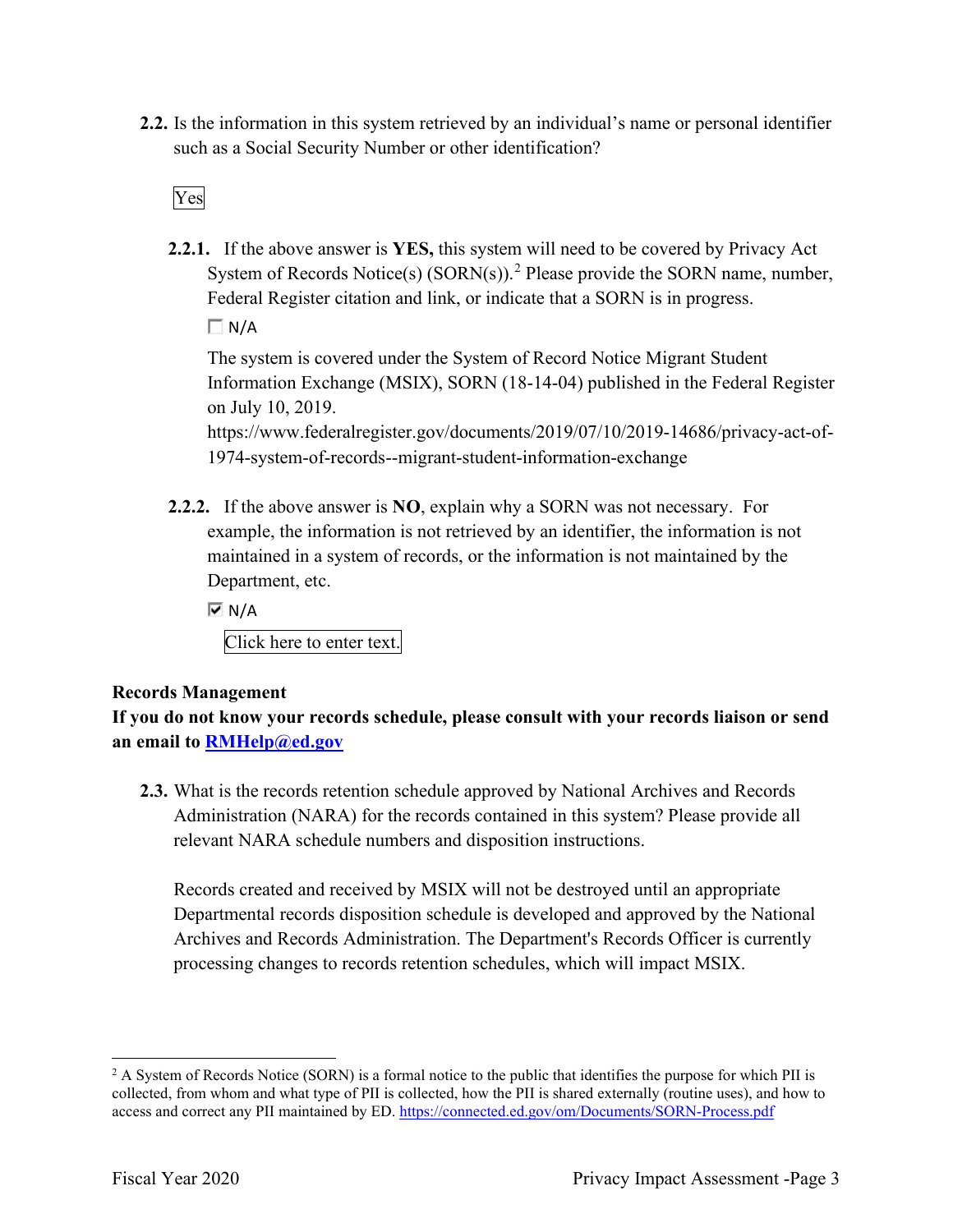**2.4.** Is the PII contained in this system disposed of appropriately, and in accordance with the timelines in the records disposition schedule?

Yes

### **3. Characterization and Use of Information**

### **Collection**

**3.1.** List the specific PII elements (e.g., name, email, address, phone number, date of birth, Social Security, etc.) that the system collects, uses, disseminates, or maintains.

MSIX data requirements are specified in the Minimum Data Elements (MDE) document developed by ED and approved by OMB. Information collected includes: Name, date of birth, personal identification numbers assigned by the States and the Department, parents' or guardians' names, school enrollment data, school contact information, assessment data, medical alert indicator, and other educational and health data necessary for accurate and timely school enrollment, grade and course placement, and accrual of course credits.

 work email, work address, work phone number, job title, and role assigned. In order to gain access as an authorized user, MSIX collects the individual's full name,

stated in Question 1.2?<br>Yes **3.2.** Does the system collect only the minimum amount required to achieve the purpose

All information collected is used for the purpose of the collection; to enhance the continuity of educational and health services for migratory children, and to administer this program. Only the minimum information necessary is collected.

**3.3.** What are the sources of PII collected (e.g., individual, school, another agency, commercial sources, etc.)?

 As owners of their data, the SEAs are the authoritative source of all information all information directly from parents and/or students. Parent includes legal guardian or for the welfare of the child. Direct data entry or data editing by individual users is not contained in the MSIX system. All data is submitted by SEAs through their individual operated and owned migrant-specific databases. The SEAs are responsible for collecting other person standing in loco parentis, such as a grandparent, stepparent or other relative with whom the child lives or temporarily resides, or a person who is legally responsible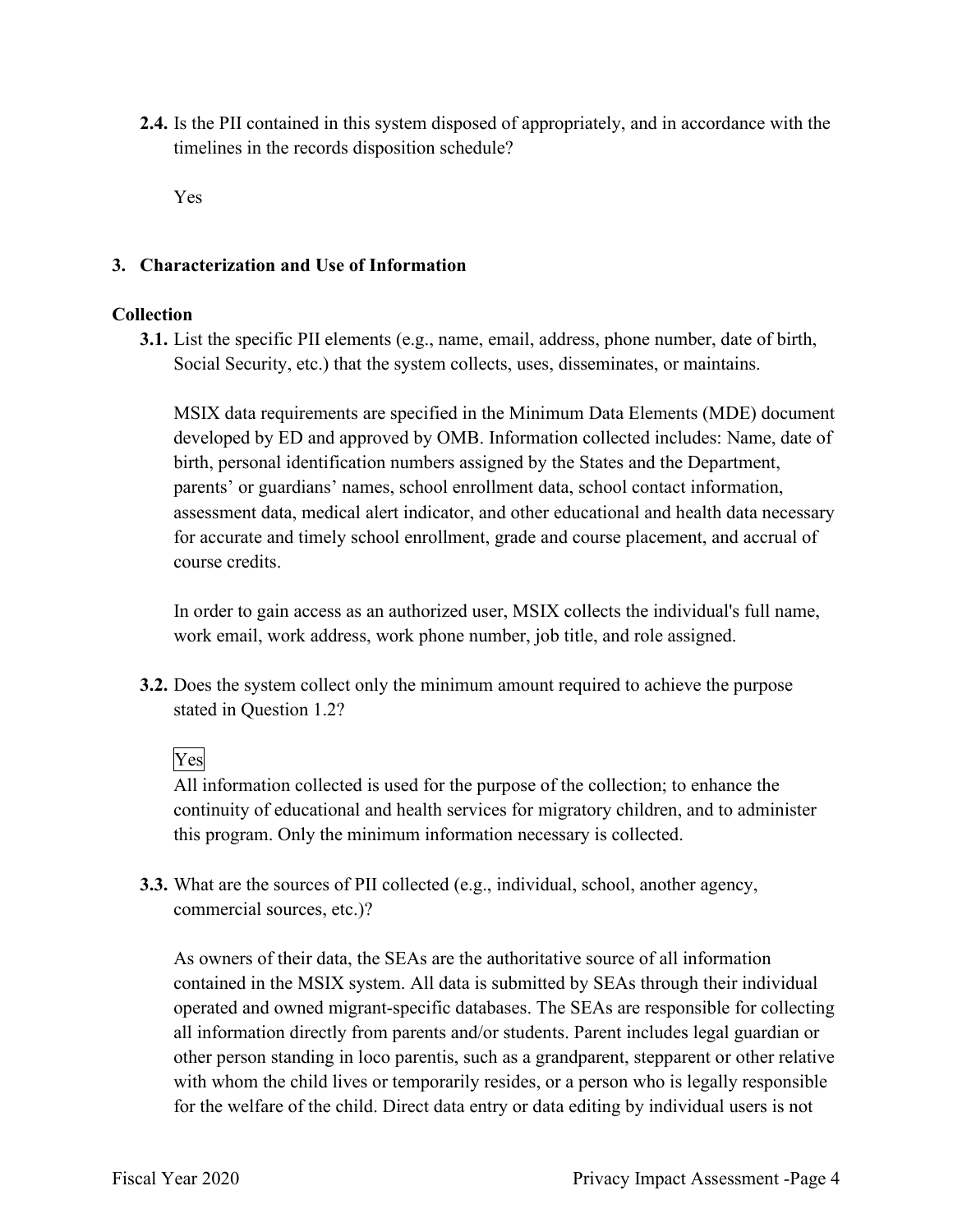permitted in MSIX. MSIX receives encrypted XML file feeds from SEA-operated systems, which are considered the authoritative data source for the records. The SEA and its sub-grantees may collect this information directly from parents and students on paper or electronic forms. MSIX ingests files transmitted securely through established channels and consolidates the records into a single national information exchange system.

Information collected to authorize access to MSIX is collected directly from the MEP State Director or designee via an account application form.

 **3.4.** How is the PII collected from the stated sources listed in Question 3.3 (e.g., paper form, web page, database, etc.)?

 may collect this information directly from parents and students on paper or electronic MSIX receives encrypted XML file feeds from SEA-operated systems, which are considered the authoritative data source for the records. The SEA and its sub-grantees forms. MSIX ingests files transmitted securely through established channels and consolidates the records into a single national information exchange system. The SEAs do not have the ability to enter their data directly into the MSIX database. Information collected regarding authorized user access is collected on a paper or electronic application which has been approved by OMB.

collected?<sup>3</sup> Is there a frequency at which there are continuous checks to ensure the PII **3.5.** How is the PII validated or confirmed to ensure the integrity of the information remains valid and accurate?

 are responsible for performing data checks at the SEA level as documented in the MSIX The information contained in MSIX is reviewed for accuracy and timeliness through a variety of methods. Because SEAs are the authoritative sources of data, SEA personnel interface requirements specification guide. File integrity checks are conducted in the file ingestion process, and records or files that do not meet file specification requirements are rejected. Error reports are sent back to the source SEA for data correction. After the data are loaded into MSIX, data quality and validity reports are available to the SEA designated data administrators.

### **Use**

**3.6.** Describe how the PII is used to achieve the purpose stated in Question 1.2 above.

and communication with the individual whose information it is. <sup>3</sup> Examples include restricted form filling, account verification, editing and validating information as it's collected, and communication with the individual whose information it is.<br>Fiscal Year 2020 Privacy Impact Assessment -Page 5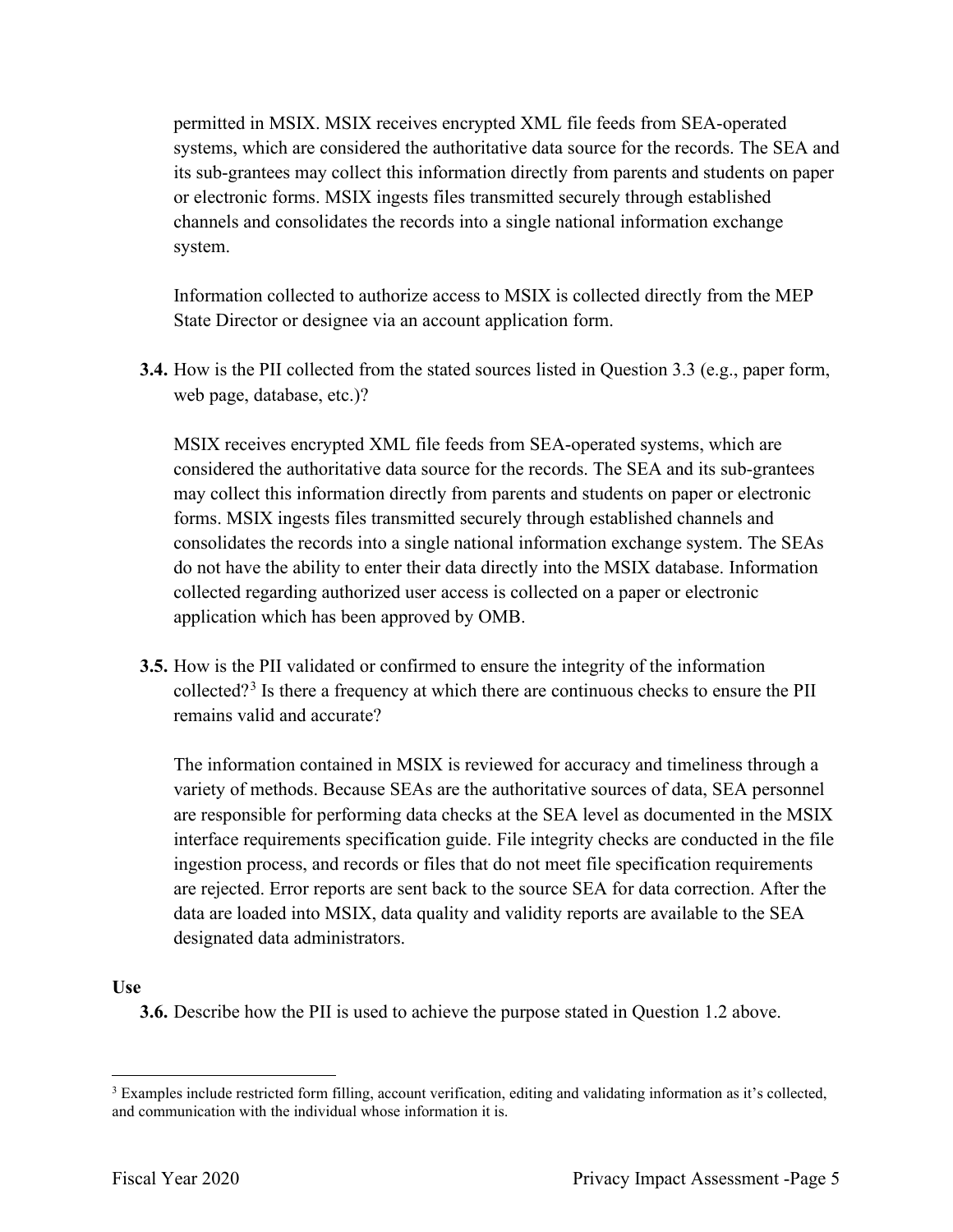accrual of secondary credit leading to graduation, MEP participation as well as to The information is used to facilitate the timely enrollment, grade and course placement, produce national statistics on the population of migratory children.

 The information in MSIX is being collected to enhance the continuity of educational and health services for migratory children whose educational and academic progress is often interrupted due to frequent moves as well as their participation in the MEP. The use of MSIX improves the timeliness of school enrollments, the appropriateness of grade and course placements, and reduces incidences of unnecessary immunizations of migratory children. Further, MSIX facilitates a migratory child's participation in the MEP through the identification and recruitment process as well as the accrual of course credits for migratory children in secondary school by providing accurate academic information on the student's course history and academic progress. By allowing participating SEAs to electronically exchange academic history and health information for migratory children, the students are enrolled in the MEP and placed in grades, programs, services and coursework nationwide without delay.

 **3.7.** Is the system using PII for testing/researching new applications or information systems prior to deployment or for training employees?<br>No

**3.7.1.** If the above answer is **YES,** what controls are in place to minimize the risk and protect the data?

 $\overline{M}$  N/A

Click here to enter text.

### **Social Security Numbers**

*It is the Department's Policy that, in order to collect Social Security Numbers, the System Owner must state the collection is: 1) authorized by law, 2) necessary for an agency purpose, and 3) there is no reasonable alternative.* 

 **3.8.** Does the system collect Social Security Numbers? Note that if the system maintains Social Security Numbers but does not explicitly collect them, answer 3.8.1 to address the purpose for maintaining them.

No

**3.8.1.** If the above answer is **YES**, explain the purpose for its collection, and how the SSN will be used.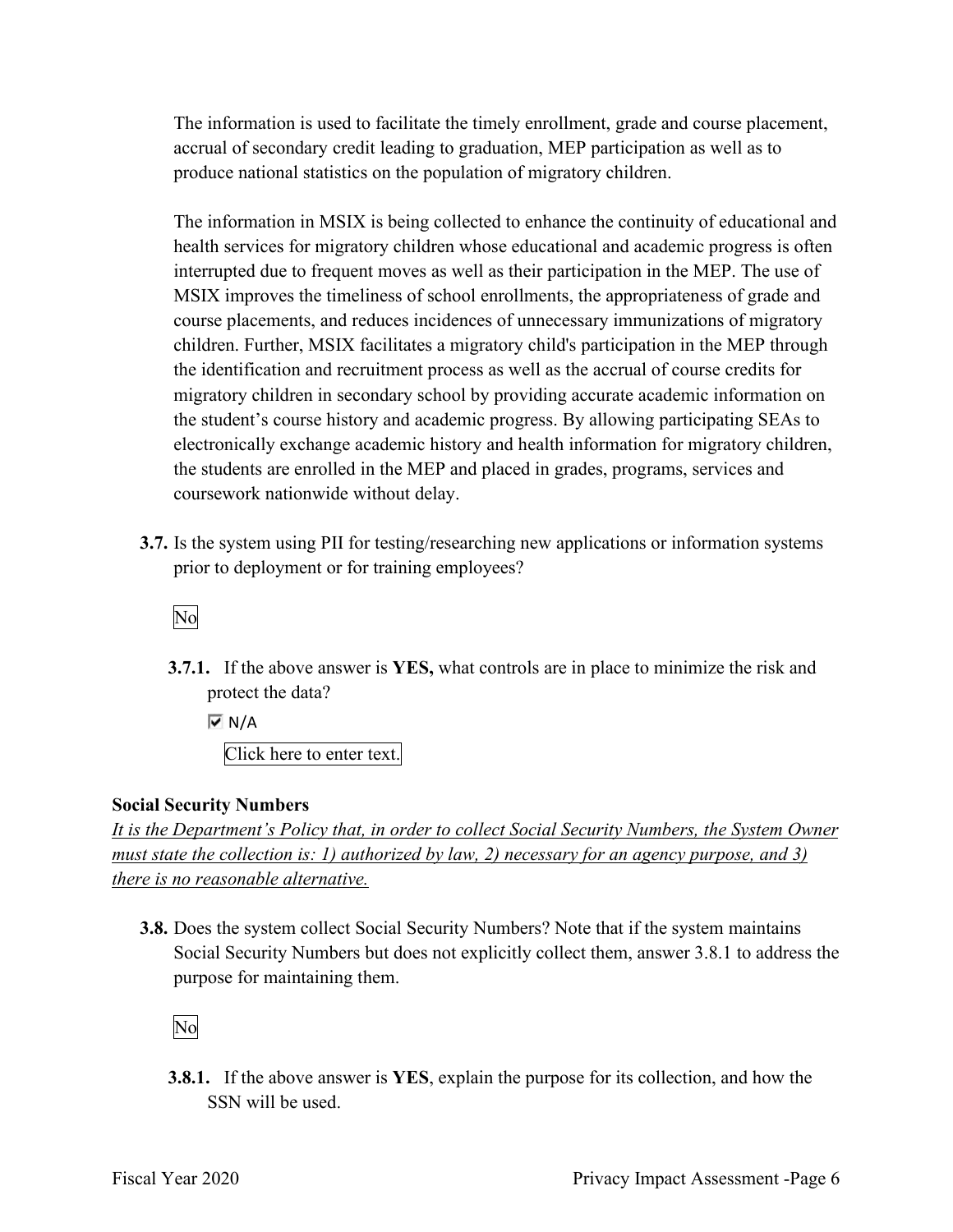Click here to enter text.  $\overline{M}$  N/A

 **3.8.2.** Specify any alternatives considered in the collection of SSNs and why the alternatives were not selected.

 $\overline{M}$  N/A Click here to enter text.

### **4. Notice**

 its collection (e.g., direct notice, such as a Privacy Act Statement (if applicable) or public notice, such as a SORN, PIA,)? If notice is not provided, explain why not. **4.1.** How does the system provide individuals with notice about the collection of PII prior to

 to MSIX through the MDEs. Participation in the MEP is voluntary, and parent's may choose SEAs are responsible for following their State laws for providing notice about the collection of PII and ensuring parents and guardians are aware of their privacy rights and give consent for their child to participate in the MEP, which includes submission of the child's information for their children to not participate.

 receives Federal funds. One exception to the restriction on the transfer of school records without The MSIX system does not provide direct notice to individuals about the collection of their PII in MSIX prior to its collection because the MSIX system does not collect such information directly from the affected individuals, but rather from participating SEAs. Section 1308 of the ESEA does not include specific provisions addressing the protection of education records as it relates to the MSIX information system, and, as mentioned above, the protections in 99.35(b) regarding redisclosure do not apply to records in the MSIX. However, the Privacy Act applies to MSIX, and the department has published a system of records notice (SORN) to cover this system of records, which includes routine uses that indicate what disclosures from MSIX can be made without the child's or his/her parent's consent. See 84 FR 32895 pages 32895-32899 (July 10, 2019). FERPA (Section 444 of the General Education Provisions Act) establishes the rights of parents to examine and question the content of their children's school records and restricts the transfer of school records without parental permission. It applies to any local educational agency that parental consent is if the local educational agency transfers the records to other school officials within the agency (whom the agency has determined to have legitimate educational interests) or to officials of another school, school system, or institution of postsecondary education where the student seeks or intends to enroll. (See 34 CFR 99.31.) This exception applies only if the local operating agency notifies parents annually of this policy. This exception does not apply to SEAs that maintain education records in a paper or electronic format and wish to transfer such records to another State or local operating agency. In this case, the SEA must obtain parental consent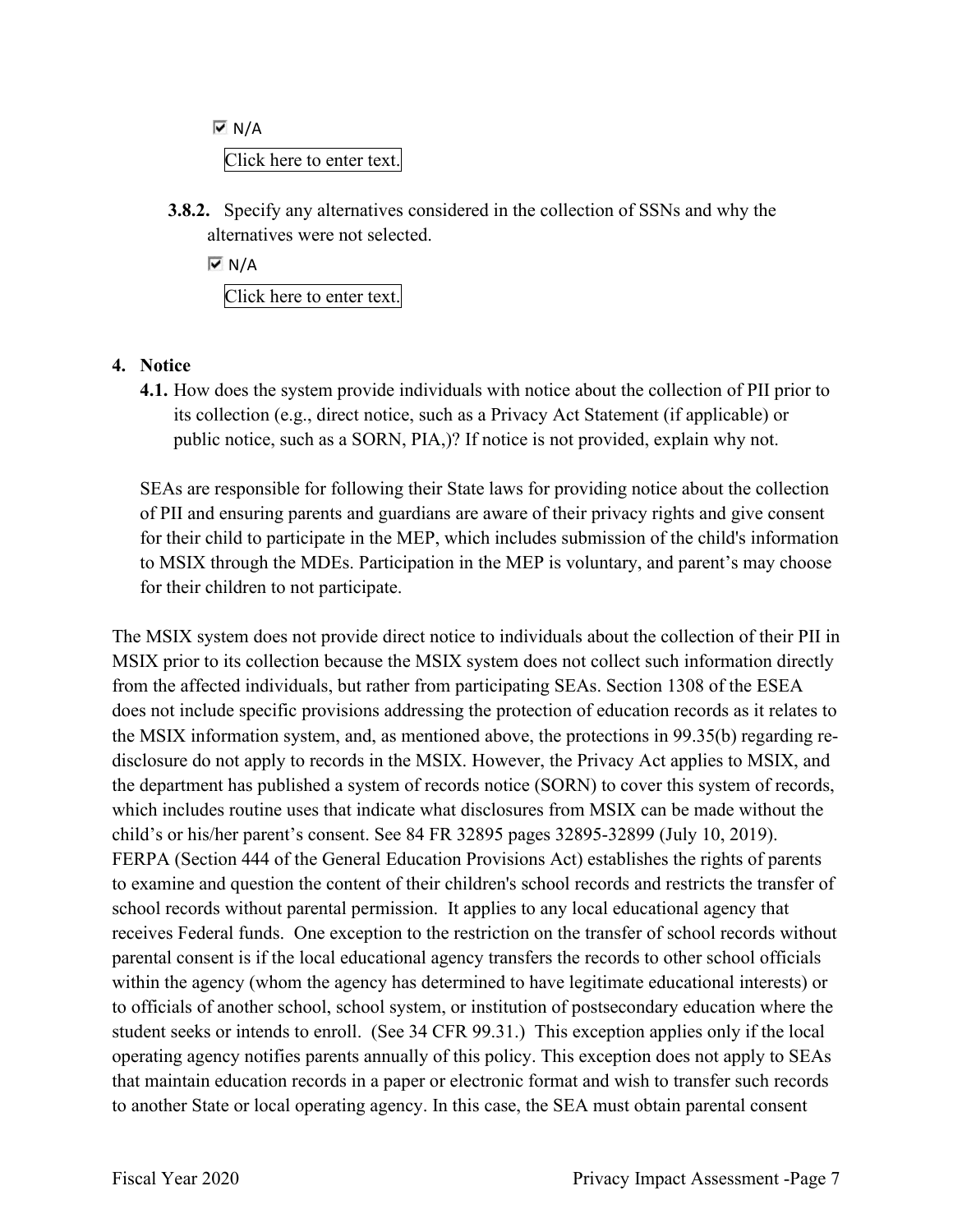before it transfers the records. Under FERPA, parents have the right to be notified of the transfer, required under FERPA. receive a copy of the record if desired, and have an opportunity for a hearing to challenge the content of the record. SEAs are responsible for collecting and maintaining parental consent as

 **4.2.** Provide the text of the notice or the link to the webpage where the notice is posted if notice is provided other than by SORN or PIA.

 $\Box$  N/A

PRIVACY ACT INFORMATION - Found on the MSIX log-in screen You must read the statement below and click "Continue" to access the Department of Education's MSIX website. Some users may need to scroll to the bottom of the screen to see the "Continue" button. This is a United States Department of Education computer system, which may be accessed and used only for official Government business by authorized personnel. Unauthorized access or use of this computer system may subject violators to criminal, civil, and/or administrative action. This system contains personal information protected under the provisions of the Privacy Act of 1974, 5 U.S.C. § 552a - - as amended. Violations of the provisions of the provisions of the Act may subject the offender to criminal penalties.

**4.3.** What opportunities are available for individuals to consent to uses (including new uses of previously collected PII), decline to provide PII, or opt out of the project?

 eligibility for the MEP. If the individual does not consent to uses, declines to provide information or opts out of MSIX, the Certificate of Eligibility (COE) which records a child's eligibility for the MEP cannot be completed; therefore, the child could not be SEAs are responsible for collecting, validating and submitting source data into MSIX. The opportunity for individuals to consent to uses, decline to provide information or opt out of MSIX is provided by the SEA at the time of the initial interview to determine counted as an eligible migrant child by the SEA. MSIX regulations require that all eligible migratory children's records be uploaded to MSIX, therefore, parents of migratory children who opt out or otherwise do not have an approved COE would not be eligible for the program and would not be submitted to MSIX.

 are aware of and can consent to, where feasible, these changes? **4.4.** Is the notice referenced in Question 4.1 reviewed and revised when there are changes in the practice, policy, or activities that affect the PII and privacy to ensure that individuals

Yes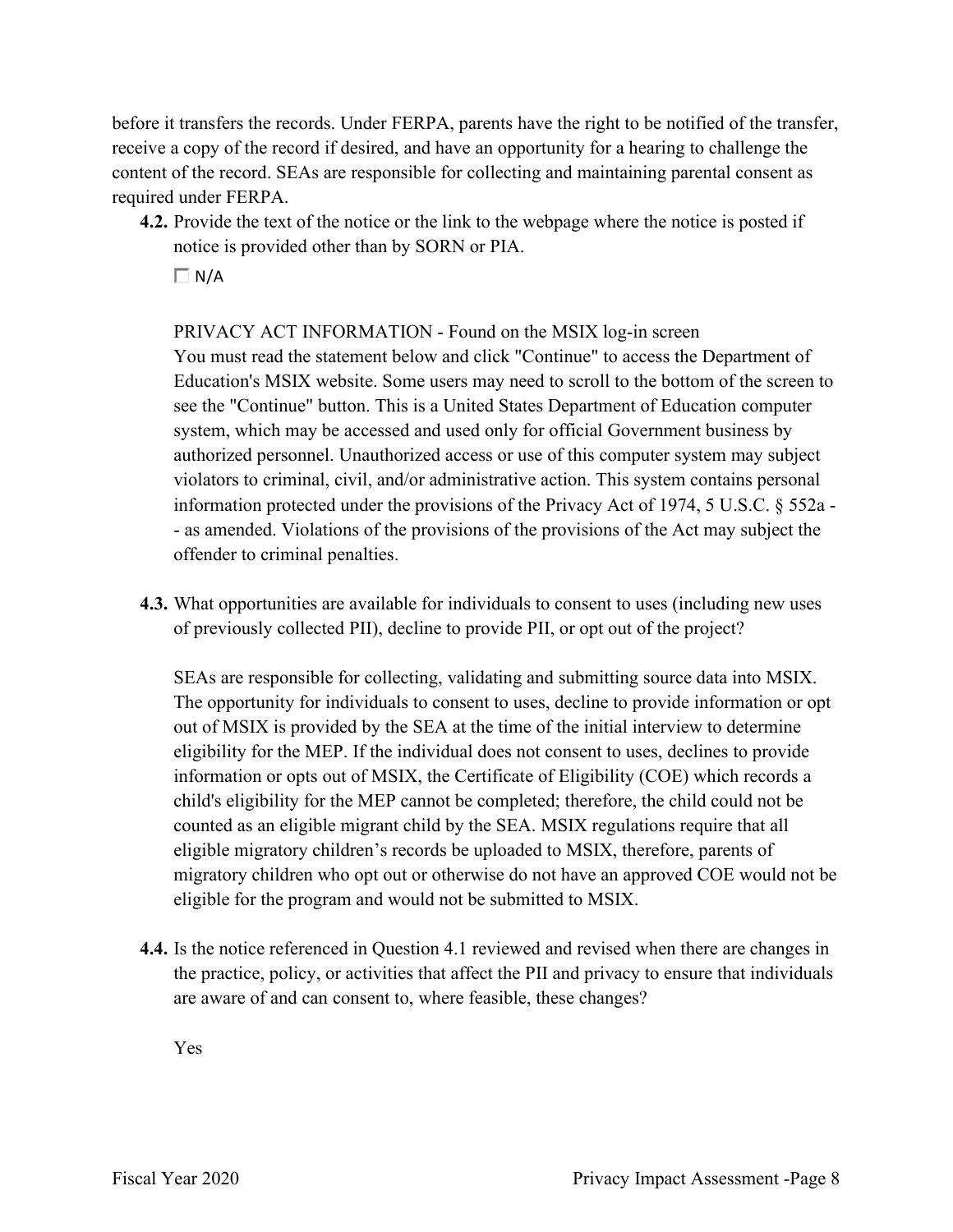### **5. Information Sharing and Disclosures**

### **Internal**

 **5.1.** Will PII be shared internally with other ED principal offices? If the answer is **NO**, please skip to Question 5.4.

No

**5.2.** What PII will be shared and with whom?

```
 
Click here to enter text. 
\overline{M} N/A
```
 organizations? **5.3.** What is the purpose for sharing the specified PII with the specified internal

 Click here to enter text.  $\overline{M}$  N/A

### **External**

**5.4.** Will the PII contained in the system be shared with external entities (e.g. another agency, school district, the public, etc.)? If the answer is **NO**, please skip to Question 6.1.

## Yes

 **5.5.** What PII will be shared and with whom? List programmatic disclosures only.<sup>4</sup> **Note: If you are sharing Social Security Numbers externally, please specify to whom and for what purpose**.

 $\Box N/A$ 

school officials as authorized by the SEA or LEA. Consolidated Student Records and all MDEs collected from participating SEAs receiving MEP Grants are available for search by all other participating SEAs. The SEAs may authorize access to MSIX to MEP-funded local operating agencies (LOAs) and LEAs with migratory children. The SEA may authorize access only for the purposes of school enrollment, grade and course placement, accrual of high school credits, and participation in the MEP for eligible migratory children. Information may be shared with

<sup>&</sup>lt;sup>4</sup> If this information is covered by Privacy Act System of Records Notice (SORN) please list only relevant programmatic disclosures listed under the Routine Uses section.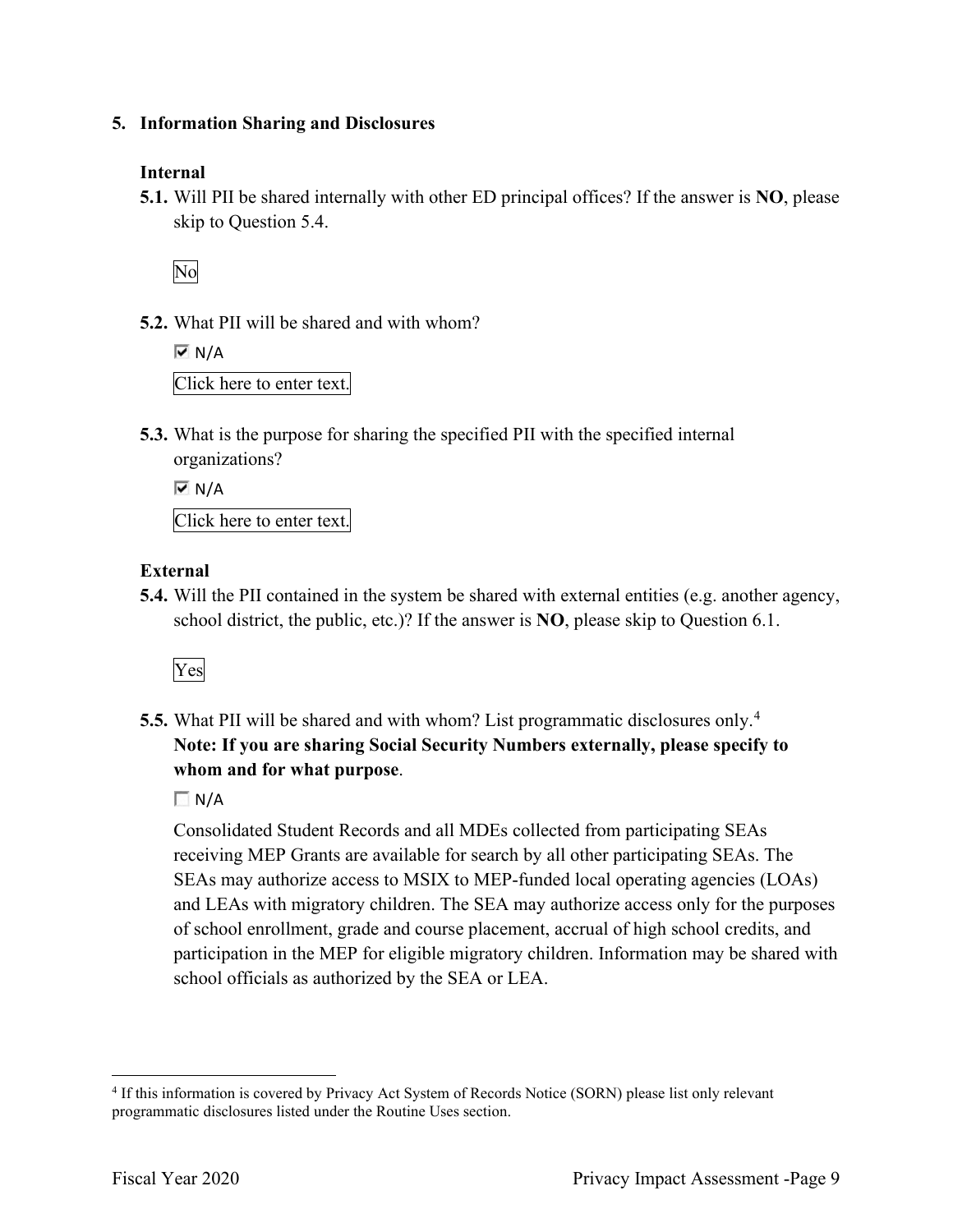maintaining a secure data connection. Through the MOU, each SEA agrees that the All SEAs submitting and accessing the data in MSIX has and maintains a Memorandum of Understanding (MOU) that defines the roles and responsibilities for use of MSIX and an Interconnection Security Agreement (ISA) that defines the technical requirements for MDEs received through MSIX and records within MSIX will only be used for the purposes set forth in Question 1.2 above.

**5.6.** What is the purpose for sharing the PII with the specified external entities?

 $\Box$  N/A

ED may disclose information to the external entities listed in Section 5.5 in alignment with the purposes as stated in Question 1.2 above.

**5.7.** Is the sharing with the external entities authorized?



**5.8.** Is the system able to provide and retain an account of any disclosures made and make it available upon request?

 $\Box$  N/A Yes

 **5.9.** How is the PII shared with the external entity (e.g. email, computer match, encrypted line, etc.)?

 $\Box N/A$ 

 Behavior and the ISA include conditions under which MSIX information may be shared. referenced MSIX SORN (18-14-04). Information in MSIX is accessed by authorized users who have the credentials to access the MSIX system. Users are authorized by the State MEP Director and must agree to the MSIX Rules of Behavior. Participating States act in accordance with the terms outlined in the MSIX Interconnection Security Agreement (ISA). Both the MSIX Rules of For further information, please reference the Routine Uses of Records Maintained in the System Including Categories of Users and the Purposes of Such Uses section in the

 staff to facilitate school enrollment, grade placement, accrual of secondary credits SEAs, LEAs, and other MEP LOAs share the information in MSIX with school personnel, including, but not limited to, guidance counselors, registrars and MEP-funded toward graduation, and participation in the MEP of eligible migratory children. Available information includes migrant student enrollment and demographic information, course history, assessments, medical alerts, availability of immunization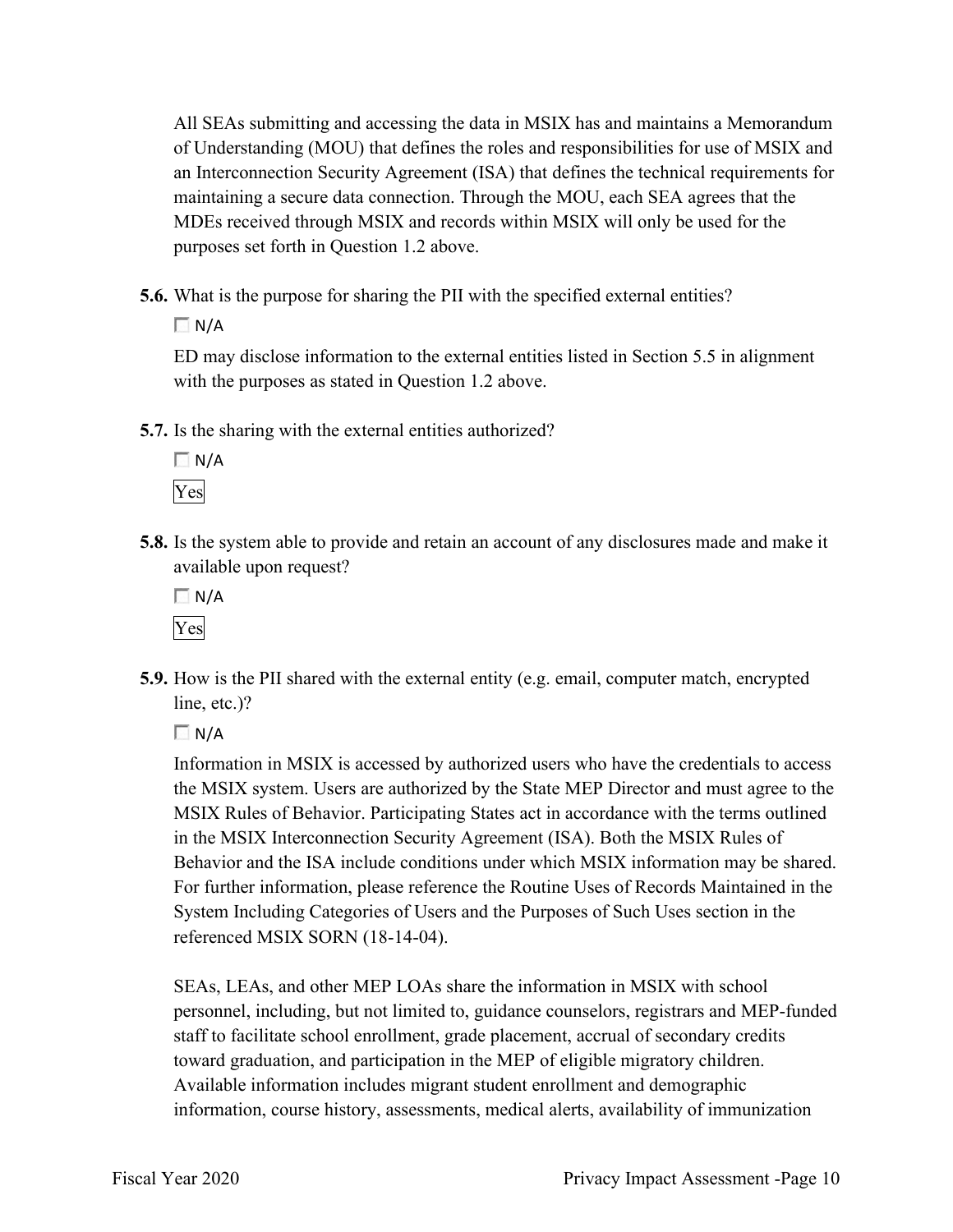records and other information, e.g., whether the student is an English Learner or should have priority for services.

**5.10.** Is the sharing pursuant to a Computer Matching Agreement (CMA), Memorandum of Understanding (MOU), or other type of approved sharing agreement with another agency?

 $\Box$  N/A Yes

**5.11.** Does the project place limitation on re-disclosure?

 $\Box$  N/A Yes

### **6. Redress**

**6.1.** What are the procedures that allow individuals to access their own information?

Individuals can gain access to their information by requesting their record from their SEA, LEA, or participating MEP LOA. Further information on how individuals can access their information held by the Department can be found in the MSIX SORN (18- 14-04).

<https://www.govinfo.gov/content/pkg/FR-2019-07-10/pdf/2019-14686.pdf>

**6.2.** What procedures are in place to allow the subject individual to correct inaccurate or erroneous information?

Individuals can seek to correct to their information by requesting their record from their SEAs, LEAs, and MEP LOAs as well as from the Office of Migrant Education at the U.S. Department of Education. Further information on how individuals can correct their information held by the Department can be found in the MSIX SORN (18-14-04). <https://www.govinfo.gov/content/pkg/FR-2019-07-10/pdf/2019-14686.pdf>

**6.3.** How does the project notify individuals about the procedures for correcting their information?

Individuals are notified of the procedures for correcting their information by the posting of this PIA and through the publication of the SORN. <https://www.govinfo.gov/content/pkg/FR-2019-07-10/pdf/2019-14686.pdf>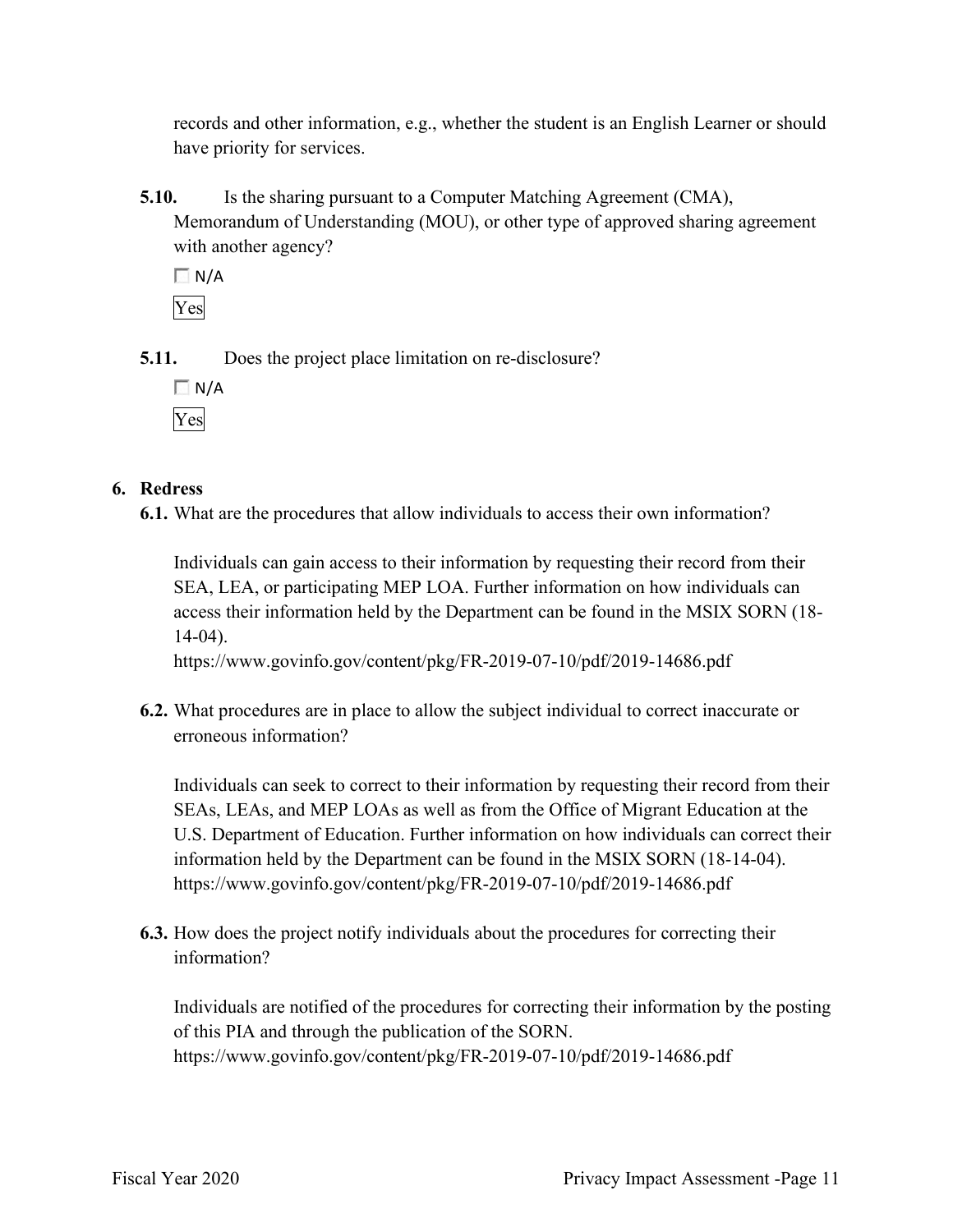### *7.* **Safeguards**

 *If you are unsure which safeguards will apply, please consult with your ISSO.* 

 system and build privacy extensions to the extent feasible? **7.1.** Does the principal office work with their CSO/ISSO to build privacy & security into the

Yes

**7.2.** Is an Authority to Operate (ATO) required?

Yes

**7.3.** Under NIST FIPS Pub. 199, what is the security categorization of the system: **Low, Moderate, or High?** 

 $\Box N/A$ Low

**7.4.** What administrative, technical, and physical safeguards are in place to protect the information?

 SEA interconnected systems. All personnel working with MSIX must agree to personnel background screening for moderate risk positions and complete additional MSIX access is only available to authorized users. User access is managed by OME and the SEA. MSIX only supports secure communication protocols for both MSIX users and established rules of behavior and complete annual basic security awareness training. Personnel in system administration and support roles must successfully complete training including role-based, incident response, and disaster recovery training. MSIX technical and administrative controls comply with the Federal Information Security Modernization Act (FISMA) and National Institute of Standards and Technology (NIST) standards and guidelines. The MSIX Data Management Plan is an administrative control including policies and procedures to handle and protect all information, including PII. In addition, the systems within MSIX are configured to log user access and actions. Logs are reviewed monthly and as needed.

 **7.5.** Is the information in the system appropriately secured in accordance with the IT security requirements and procedures as required by Federal law and policy?

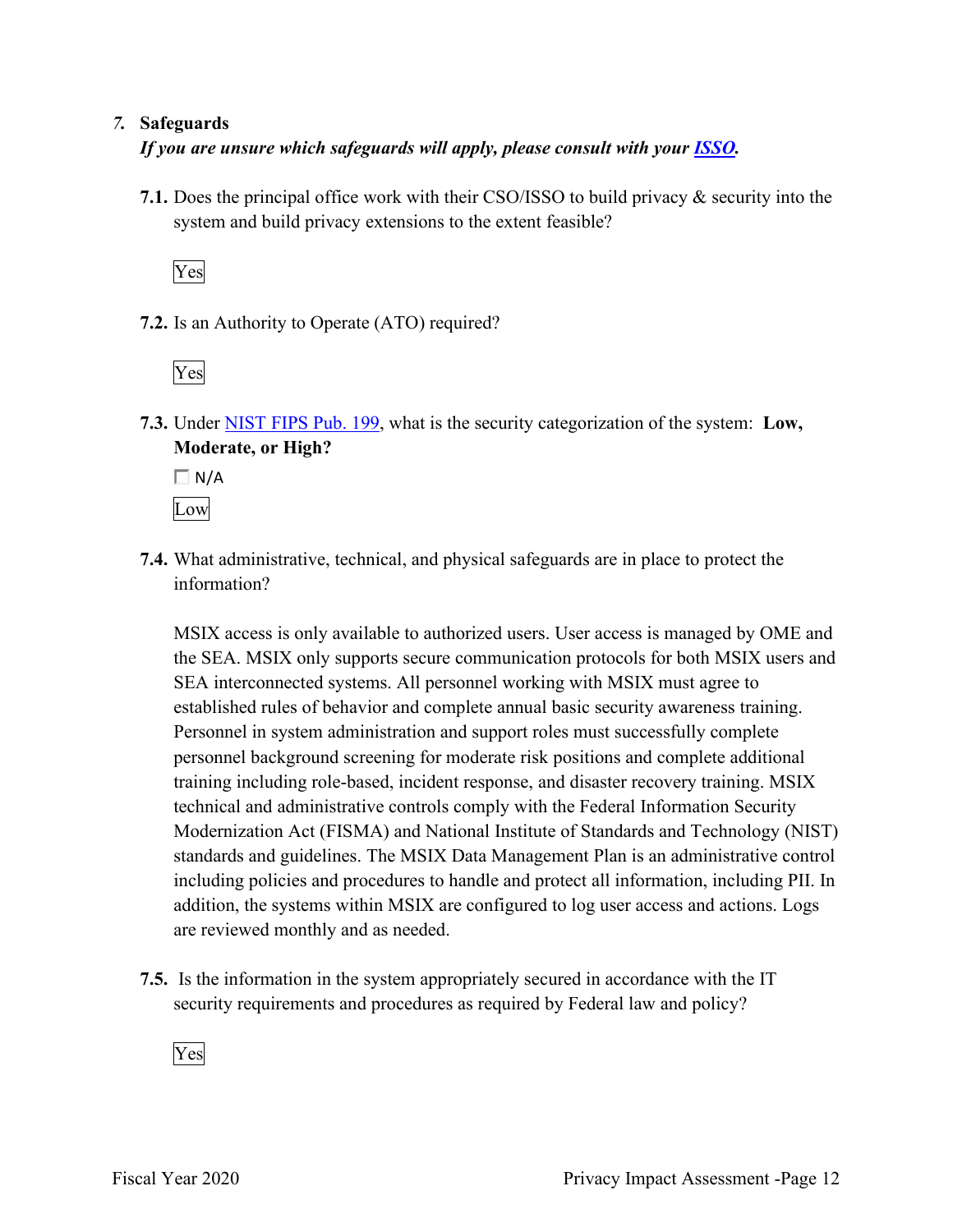**7.6.** Has a risk assessment been conducted where appropriate security controls to protect against that risk have been identified and implemented?



 ensure the security controls continue to work properly at safeguarding the PII. **7.7.** Please describe any monitoring, testing or evaluation conducted on a regular basis to

 Assessment and Authorization (SA&A) Program. As part of the Authority to Operate Monitoring (ISCM) for Federal Information Systems and organizations and the MSIX is authorized for operation in accordance with the Department's Security (ATO) granted by the SA&A Program, MSIX is required to comply with both the current version of NIST Special Publication 800-137, Information Security Continuous Department's Information Security Continuous Monitoring Roadmap. Examples of testing or evaluation include running vulnerability scans and mitigating vulnerabilities within the times specified by the Department in addition to performing annual selfassessments on one-third of the applicable security controls.

### **8. Auditing and Accountability**

 **8.1.** How does the system owner assess and ensure that the PII is used in accordance with stated practices in this PIA?

 The system owner ensures that the information is used in accordance with stated thereafter. The PIA is reviewed and updated on an as needed basis and at a minimum practices in this PIA through several methods. The first method is by completing the ED SA&A process and receiving an ATO. Under this process a variety of security controls are assessed by an independent assessor to ensure the MSIX application and the data residing within are appropriately secured and protected. One-third of all security controls are tested each year and the entire system security is re-evaluated every three years. The second method is by requiring all MSIX users to complete annual security and privacy awareness training. Lastly, the system prompts users to read and acknowledge the MSIX Rules of Behavior at their first login after account creation and every 12 months every two years. In addition, the OMB information collection authorizations are reviewed and updated on a federally mandated schedule. These methods together with regular communication with the MSIX contractor team and users ensures that the information is used within the stated practices outlined in this PIA.

 **8.2.** Does the system owner continuously monitor and audit the privacy controls to ensure effective implementation?